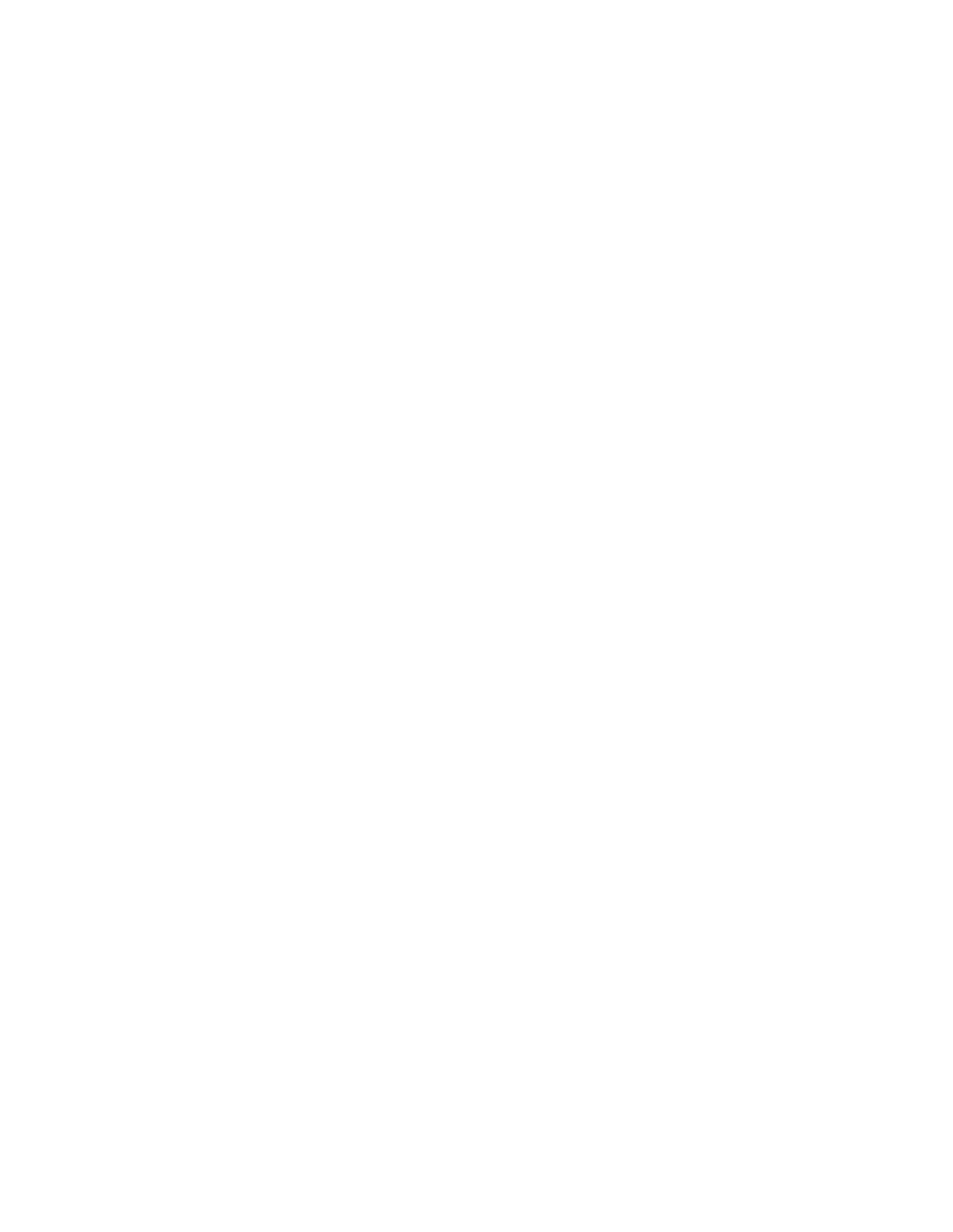## **SPONSORSHIP POLICY AND PROCEDURES**

#### **PURPOSE**

This document establishes a policy concerning the North Carolina Department of Transportation (Department) sponsorship program that allows for private sponsorship of the Department's operational activities or other highway-related services or programs, in return for acknowledgment of that sponsorship. This document establishes the Department's general policy for sponsorship programs. It is intended to be open-ended enough to encompass current and potential sponsorship opportunities, while ensuring conformity with appropriate Federal and State guidelines.

Sponsorship is an innovative way to offset the cost of operations while providing enhanced services to the citizens of North Carolina. The Department will be receptive to program, project and site sponsorship opportunities. An April 23, 2008 memo from the Federal Highway Administration (FHWA) available at http://www.ops.fhwa.dot.gov/regulationpolicy/fmpmemo/ urged state DOTs to seek sponsorship opportunities for programs facing funding challenges, such as congestion management and traveler information systems. FHWA's support for and guidance on these programs is included in FHWA Order 5160.1A dated April 7, 2014, available at http://www.fhwa.dot.gov/legsregs/directives/orders/51601a.cfm.

This document serves as a guideline governing acknowledgment of sponsorship and revenue generation agreements, or contracts, related to transportation infrastructure and programs under the Department's jurisdiction. The provisions of this document apply to new and modified installations placed under a Sponsorship Agreement executed on or after the effective date of this policy. Existing acknowledgment signs already installed do not have to be modified to accommodate this policy.

This document does not govern the procurement of Sponsorship Agreements. Procurement of such agreements will generally be in accordance with the North Carolina Department of Transportation Public Private Partnerships Policy & Procedures, or as otherwise required by applicable law.

#### **AUTHORITY**

FHWA Order 5160.1A General Statue 136-28.1(l) General Statue 136-28.1(m) General Statue 136-82(f) Session Law 2014-58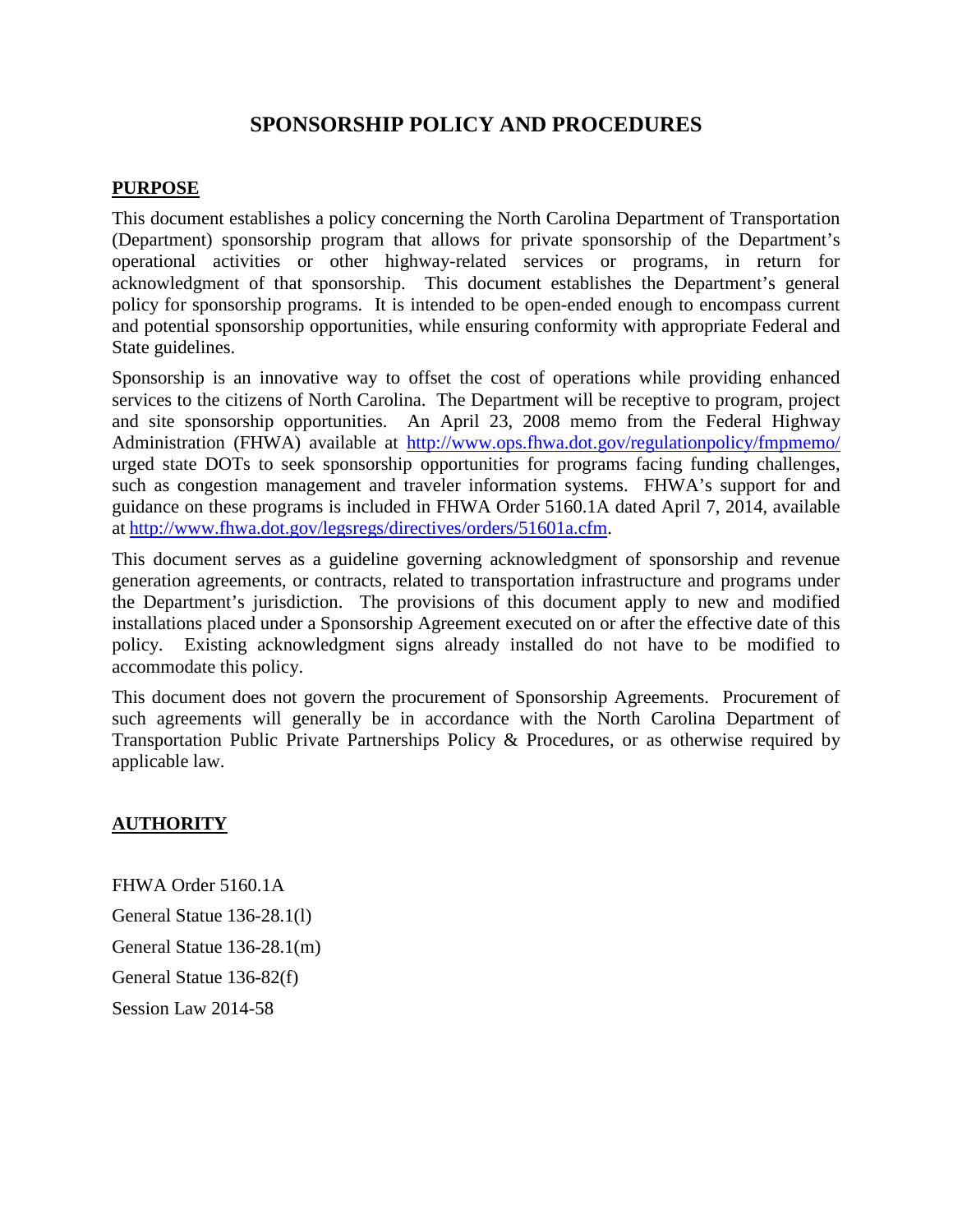## **DEFINITIONS**

| Acknowledgment Sign:               | Signs that are intended only to inform the traveling<br>public that a highway-related service, product, or<br>monetary contribution has been sponsored by a<br>person, firm, or entity. Acknowledgment signs are<br>installed only as independent sign assemblies.                                                                                                                                                             |
|------------------------------------|--------------------------------------------------------------------------------------------------------------------------------------------------------------------------------------------------------------------------------------------------------------------------------------------------------------------------------------------------------------------------------------------------------------------------------|
| Acknowledgment Plaque:             | Plaques that are intended only to inform the<br>traveling public that a highway-related service,<br>product or monetary contribution<br>has<br>been<br>firm<br>sponsored<br>by<br>person,<br>$\mathbf{a}$<br>entity.<br><b>or</b><br>Acknowledgment plaques are installed only in the<br>same assembly below the primary sign that provides<br>the road user specific information on accessing the<br>service being sponsored. |
| Advertise:                         | To provide information on a sign which includes,<br>but is not limited to, any of the following:<br>promotional offers, location directions, a listing of<br>amenities, descriptive words or phrases, telephone<br>numbers, Internet addresses including domain<br>names, slogans or any message that is extraneous to<br>the identification of a sponsoring person, firm, or<br>entity.                                       |
| Advertisement or Advertising Sign: | A sign that is intended to promote commercial<br>products or services through the use of slogans and<br>information and informs the public on where to<br>obtain the products or services.                                                                                                                                                                                                                                     |
| Department:                        | North Carolina Department of Transportation.                                                                                                                                                                                                                                                                                                                                                                                   |
| <b>MUTCD:</b>                      | Manual on Uniform Traffic Control Devices.<br>Published by the FHWA to define the standards<br>used by road managers nationwide to install and<br>maintain traffic control devices.                                                                                                                                                                                                                                            |
| Rest area:                         | An area or site established and maintained within or<br>adjacent to the right-of-way of an interstate or<br>primary highway under supervision and control of<br>the Department for the safety, recreation, and<br>convenience of the traveling public.                                                                                                                                                                         |
| Sponsor:                           | A person, firm or entity which has been approved<br>by the Department for the sponsorship program.                                                                                                                                                                                                                                                                                                                             |
| Sponsorship Agreement:             | An agreement or contract between the Department<br>and a sponsoring organization to be acknowledged<br>for a highway-related service, product or monetary<br>contribution provided.                                                                                                                                                                                                                                            |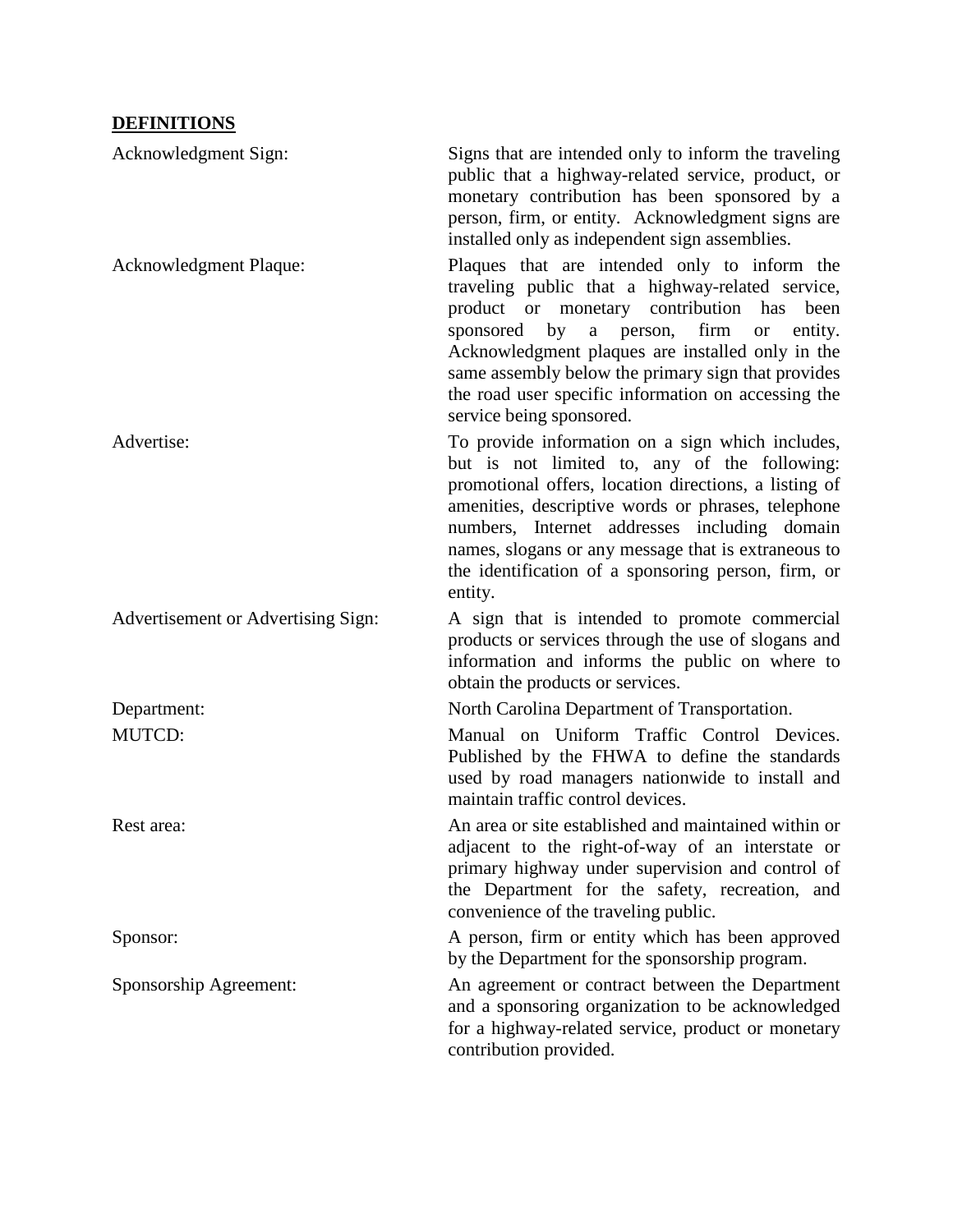| Sponsorship Oversight Committee: | Committee including representatives from the<br>Office of the Secretary of Transportation, Chief<br>Engineer's Office, Financial Management Division,<br>Technical Services Division, Preconstruction,<br>Transportation Program Management<br>Unit.<br>Transportation Mobility and Safety Division that<br>will serve to oversee the Sponsorship Program. |
|----------------------------------|------------------------------------------------------------------------------------------------------------------------------------------------------------------------------------------------------------------------------------------------------------------------------------------------------------------------------------------------------------|
| Sponsorship Program:             | The program administered by the Department that<br>allows a person, a firm, or an entity to sponsor an<br>element of the Department's highway operation<br>through the provision of highway-related services,<br>products and any voluntary or<br>monetary<br>contributions.                                                                               |

### **SPONSORSHIP CONCEPT**

The general concept is to support or supplement Department operations and maintenance program activities through voluntary activities and/or funds generated by sponsorship. The sponsoring entity may either provide or support the maintenance, operation or enhancement of Department programs, services or facilities. In return, sponsors will receive acknowledgment signs/plaques or other forms of acknowledgment that will publicly recognize their partnership with the Department.

The Sponsorship Program will allow for private sponsorship of Department operational activities or other highway-related services or programs. Under this Sponsorship Program, the Department may enter into a sponsorship agreement with a person, firm or entity through which the Department would receive a highway-related service, product or monetary contribution in exchange for acknowledging the person, firm or entity. Sponsorship agreements may be of any duration that is economically sustainable and that provides a net benefit to the public. A sponsorship agreement concerning any portion of the interstate highway system shall be subject to approval by the Federal Highway Administration.

Sponsorship Agreements may be of varying duration, and may include, but not be limited to:

- Adopt-A-Highway litter removal program
- Sponsor-A-Highway litter removal programs
- Traveler information services, such as 511
- Incident Management Assistance Patrols
- Weigh stations
- Rest Areas and Welcome Centers
- Ferries and Ferry support facilities
- Print and electronic publications
- Highway beautification
- Smartphone applications
- Other highway facilities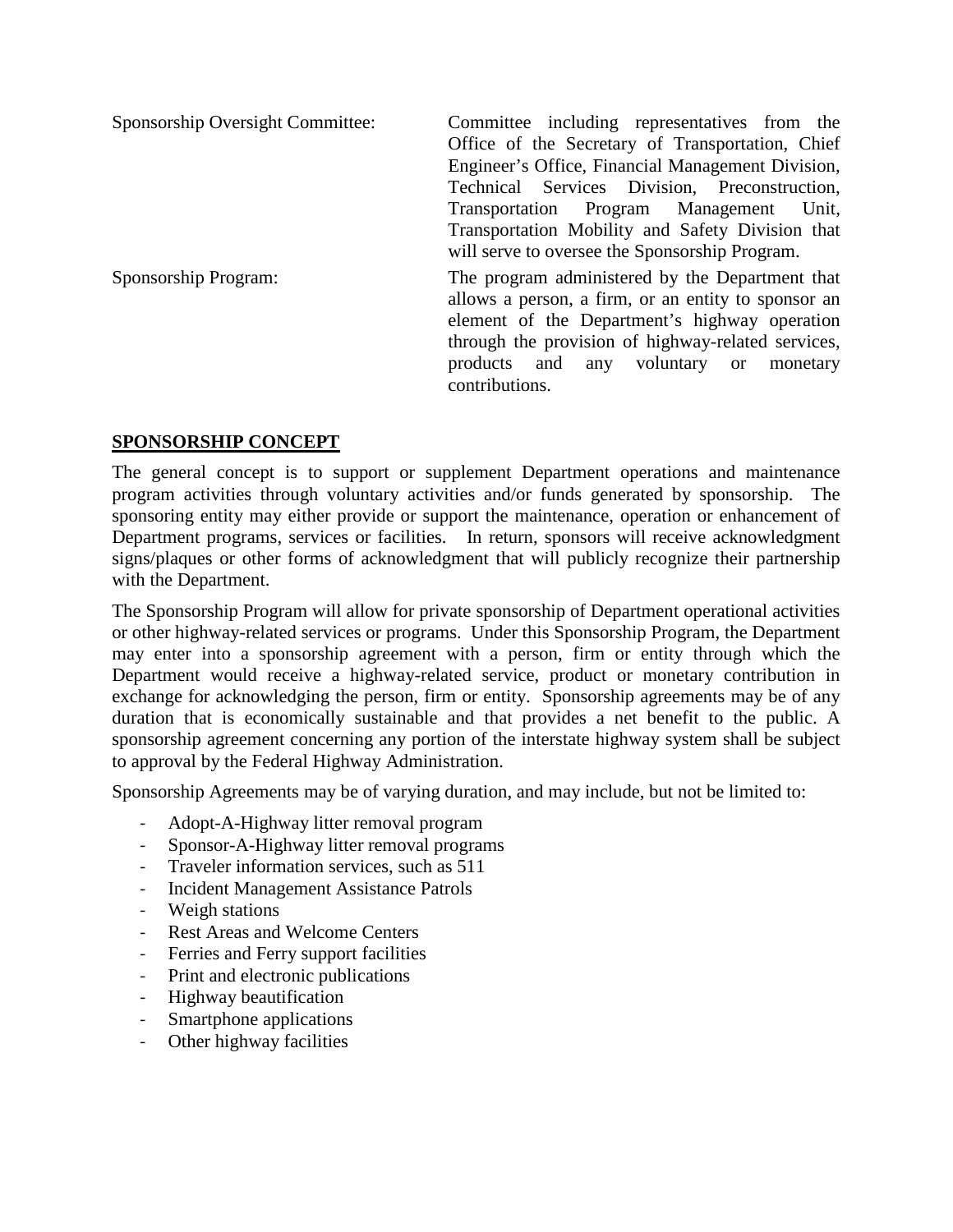Pursuant to the FHWA Policy on Sponsorship Acknowledgment and Agreements Within the Public Right-of-Way dated April 7, 2014:

- For facilities on which federal aid funds have been used, the sponsorship money must be used only for highway purposes.
- For facilities on which federal aid funds have not been used, the sponsorship money must be used in accordance with applicable State Law.
- To be an eligible sponsoring organization, an entity must comply with Federal and State laws prohibiting discrimination based on race, color, age, sex, disability, national origin, and other applicable laws.
- Agreements will include provisions for the operations or maintenance of physical elements during the contractual term and removal after the agreement expires or the sponsor withdraws.
- Agreements will include termination clauses for sponsorship agreements based on:
	- Safety concerns.
	- Interference with the free and safe flow of traffic, or
	- A determination that the sponsorship agreement or acknowledgment is not in the State or public interest.

### **ACKNOWLEDGMENT POLICY**

Federal and State law prohibits advertising on public right-of-way. This position is founded on safety and operational concerns, particularly as related to driver distraction. The Department makes a distinction between advertising and acknowledgement, as consistent with an FHWA Order 5160.1A. Advertising generally has little, if any, relationship to a highway service provided. A sign that goes beyond recognizing the company's contribution to a particular highway service at a specific highway site, or that includes telephone numbers, internet addresses, or directional information, is considered advertising, not acknowledgement.

While advertising on the public right-of-way is not allowed, acknowledging a sponsor for providing a highway related service is allowed. Acknowledgment is a way of recognizing an individual, company, business, volunteer group or other entity that contributes to the support of a highway-related service. Acknowledgement signs/plaques must comply with the FHWA's Manual on Uniform Traffic Control Devices, the Standard Highway Signs and Markings Book, and FHWA Order 5160.1A. Placement and design of acknowledgement signs/plaques should follow sound and basic engineering practices such as simplifying sign message content, reasonable sign sizes, and minimizing driver distraction.

#### **SPONSORSHIP OVERSIGHT COMMITTEE**

Various subcommittees will be established on an as-needed basis to oversee the development of specific Sponsorship Agreements and study and recommend sponsorship opportunities. However, the Department will maintain a leadership level Sponsorship Oversight Committee to oversee the Sponsorship Program. The Sponsorship Oversight Committee shall:

- Implement and administer the Sponsorship Program in a manner that ensures it is compliant with pertinent federal and state laws, rules, regulations, and orders, and allows the person, firm or entity to sponsor operational activities or other highway-related services or programs through the provision of a highway-related service, product, or